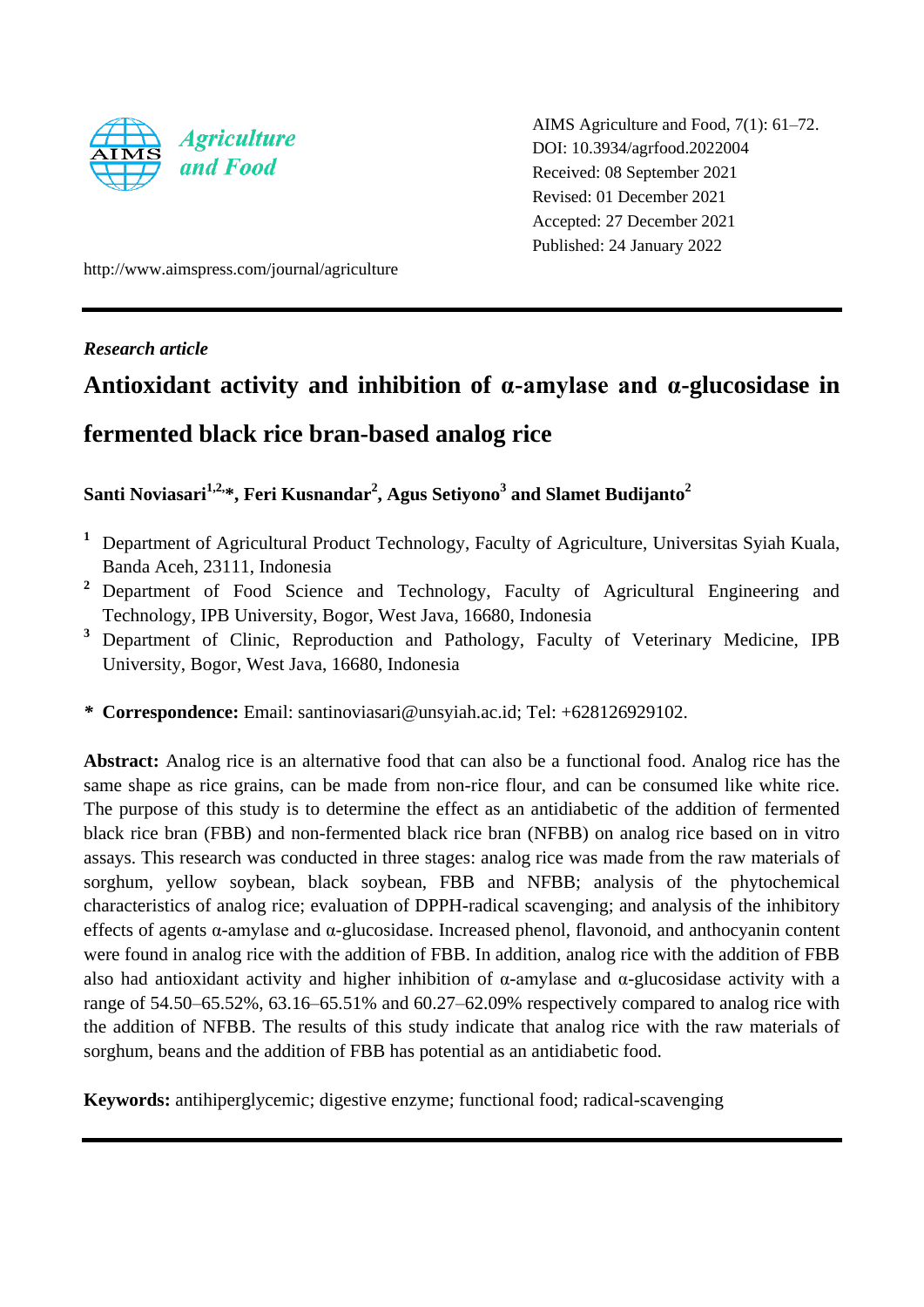# **1. Introduction**

Diabetes is a disease chronic caused by non-infectious metabolic disorder, characterized by hyperglycemic conditions or high blood glucose levels [1]. The most common diabetes is type 2 diabetes (T2D) which is caused by lifestyle factors and diet that causes obesity [2]. Postprandial hyperglycemia can be reduced by modulating the absorption of glucose in the body as it reduces the hydrolysis of carbohydrates. Pancreatic α-amylase is an enzyme in the initial stages of starch hydrolysis, and α-glucosidase subsequently hydrolyzes di- and oligosaccharides into glucose in the intestine [3]. Some bioactive components act as inhibitors that can inhibit the activity of the enzymes α-amylase and α-glucosidase, which can reduce the absorption rate of glucose and postprandial hyperglycemia. Digestive enzyme inhibitors are generally found in functional foods that contain many bioactive components such as polyphenols [4]. The condition of hyperglycemia will also encourage the formation of free radicals that trigger a state of oxidative stress in the body. Oxidative stress will reduce insulin secretion and inhibit glucose uptake in muscle cells and adipose [5], because oxidative stress can trigger different expressions of some genes involved [6]. Therefore the body needs antioxidant-rich foods to prevent oxidative stress. Testing the activity of antioxidants and inhibitors of  $\alpha$ -amylase and  $\alpha$ -glucosidase enzymes can be used as an approach to evaluate the antidiabetic potential of a functional food.

Analog rice is an artificial rice which has the shape of white rice granules. It can be made from non-rice flour, cooked and consumed as white rice, and has high functional properties [7]. Therefore, analog rice can be consumed as a functional food and as an alternative staple food. Analog rice made from a mixture of corn, sago, yellow soybeans, and rice bran contains phenols, flavonoids, resistant starches, high food fiber and has a low IG value [8–11]. Analog rice from sorghum, red palm oil, yellow soybeans, and rice bran has been reported to have properties that inhibits colon cancer [12].

In this study, analog rice was made using the raw materials of sorghum, yellow soybeans, black soybeans, and rice bran which are still underutilized. The selection of raw materials was based on the results of previous studies that show that sorghum [13], yellow soybeans [14], black soybeans [15], and rice bran [16] have antioxidant activity, are able to inhibit  $\alpha$ -amylase and  $\alpha$ glucosidase enzymes, reduce blood glucose levels, increase insulin levels and regenerate βpancreatic cells. Rice bran, which is a byproduct of hulling rice, still contains many bioactive components, food fiber and phytochemicals, so it can be used as a raw material for food products such as bakery products, drinks, and meatballs [17]. Adding rice bran to food products can also prevent chronic diseases such as cancer and cardiovascular disease [18]. Fermentation by the solid state fermentation (SSF) method can increase the amount of phenolic and antioxidant activity of rice bran which has been widely reported by several researchers [17,19,20]. Bran fermented for 4 days can increase phenolic compounds, flavonoids, γ-orizanol, α-tocopherol, and have antioxidant activity and inhibition of  $\alpha$ -amylase [21]. There have been several studies on diabetes that have focused on bioactive components in functional foods. However, there have been no studies on antidiabetic activity of analog rice. Therefore this study was conducted to determine the effect of adding fermented black rice bran (FBB) and non-fermented black rice bran (NFBB) to analog rice on its potential as an antidiabetic. The results of this study are expected to provide scientific information about the potential of analog rice derived from local Indonesian raw materials as an antidiabetic.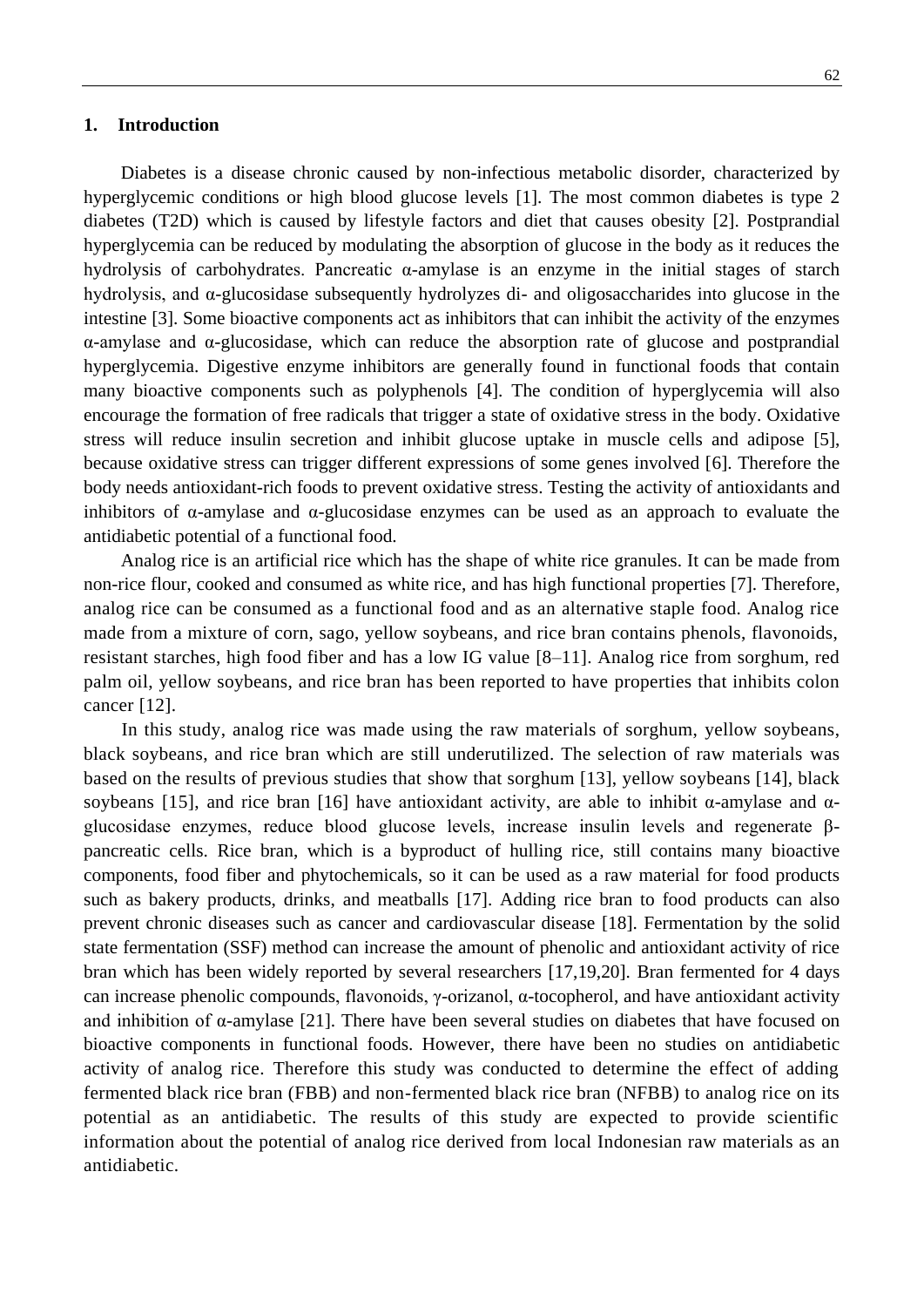# **2. Materials and methods**

#### *2.1. Analog rice preparation*

The materials used in this study are Numbu cultivar sorghum from a local farmer in Gadog, Indonesia, Grobogan cultivar yellow soybean from BB Biogen, Indonesia, Detam 1 cultivar black soybeans from Balitkabi in Malang, Indonesia, and Cempo Ireng cultivar black rice bran prepared from a paddy which was bought from local farmers in Yogyakarta, Indonesia. The skin of the black rice was polished by rice mill processing (Satake Grain Testing Mill, Japan). The FBB was fermented by the SSF method using Rhizopus oligosporus [21].

#### *2.2. Analog rice*

Analog rice production was carried out following [7] with modifications to the temperature of extrusion. The analog rice was made in three stages: (1) mixing the raw material (flour) for 10 minutes with a dry mixer, (2) extruding process using the twin screw extruder (Berto BEX-DS-2256) at 100 ℃, (3) the final product of analog rice granules was dried at 60 ℃ for 3 hours. Four analog rice formulas were made (the formulas are subject to a patent application): AR1 analog rice from a mixture of sorghum, yellow soybean, and NFBB; AR2 analog rice from a mixture of sorghum, black soybean, and NFBB; AR3 analog rice from a mixture of sorghum, yellow soybean, and FBB; and AR4 analog rice from a mixture of sorghum, black soybean, and FBB.

# *2.3. Sample extraction*

Analog rice was ground in a blender (Maspion, Indonesia), and passed through an 80 mesh sieve. A sample extraction was prepared [22] with slight modifications. Analog rice and 70% ethanol (1:10) were mixed for 24 hours, and then filtered with number 41 filter pads. The residue was reextracted with 70% ethanol. All supernatants were collected and centrifuged at 1207 xg for 20 minutes. The ethanolic extract was evaporated using a rotary vacuum evaporator at 50 ℃ for 1 hour, and then exhaled with N<sub>2</sub> gas until all the solvents were removed and stored at −18 °C until use. The extract was used for all analysis. All experiments were done in triplicate.

#### *2.4. Analysis of phytochemical composition*

The total phenolic content was determined using the Folin-Ciocalteu reagent [19]. Absorbance was measured at 765 nm using a UV spectrophotometer. Gallic acid was used as a standard. Results were expressed as milligrams equivalent of gallic acid per 100 grams of sample (mgGAE/100g sample).

The total flavonoid content was measured using Quercetin as a standard [23]. The absorbance was measured using a UV-VIS spectrophotometer at 432 nm. The results obtained were expressed in milligrams equivalent of quercetin per 100 grams sample (mgQE/100g sample).

Total anthocyanin content was measured based on the pH difference method [24]. The absorbance was measured at 510 and 700 nm. The absorbance value was calculated as  $A = [(A510 -$ A700) at pH 1 – (A510 – A700) at pH 4.5]. The total anthocyanin was expressed as milligrams of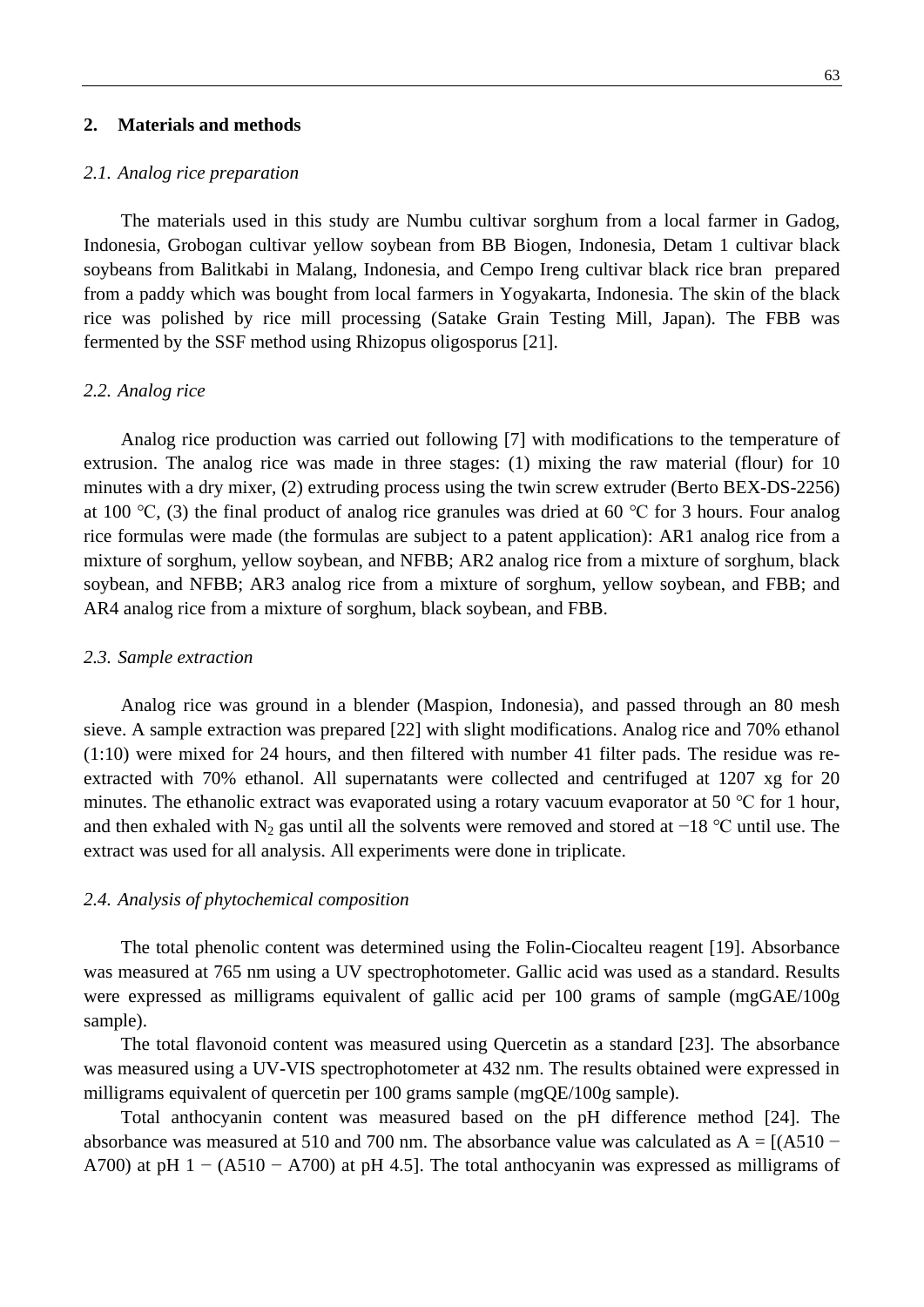cyanidin-3-glucoside (C3G) per gram of sample using a molar coefficient of 26.900 and a molecular weight of (BM) 449.

Analysis of γ-oryzanol was performed using high performance liquid chromatography (HPLC, Agilent Technologies 1200 series) [25]. As much as 20 μL of the standard and extract samples were injected into a C-18 column (Zorbax Eclipse XDB C-18 column 4.6 x 150 nm) with a flow rate of 1 mL/minute. A mixture of methanol and acetonitrile (35:65) was used during the mobile phase using the HPLC UV-VIS detector at a wavelength of 325 nm. Results were expressed as milligrams per grams of dried sample (mg/g db).

 $\alpha$ -tocopherol was analyzed following the method 971.30 [26]. 20 $\mu$ L of extract was injected into HPLC (Agilent Technologies 1200 series) at 280 nm wavelength, then into a C-18 column (Zorbax Eclipse XDB C-18 column 4.6 x 150 nm), and a UV-VIS detector, methanol:isopropanol (98:2) as mobile phase, with a flow rate of 1 mL/minute. Results were expressed as milligrams per grams of dried sample (mg/g db).

#### *2.5. DPPH radical-scavenging method*

The DPPH-radical scavenging method was used to measure antioxidant activity [27]. The absorbance of the solution was measured at a wavelength of 517 nm using a UV-VIS spectrophotometer. DPPH-radical scavenging was expressed as a percentage calculated as [1-(abs of sample/blank abs)] x 100.

## *2.6. α-Amylase inhibition assay*

Inhibition of the α-amylase was measured according to the method of Thalapaneni et al. [28]. Briefly, the extract sample was reacted with the amylase enzyme solution, then incubated at 37 ℃ for 10 minutes. 1% starch solution was added and re-incubated at 37 ℃ for 10 minutes. The 3,5 dinitrosalicylate (DNS) reagent was added, incubated for 5 minutes in boiling water, then as much as 5 mL of distilled water was added and the absorbance was measured using a UV-VIS detector spectrophotometer at 540 nm. The  $\alpha$ -amylase inhibition was calculated as [(abs control - abs sample)/abs control] x 100.

#### *2.7. α-Glucosidase inhibition assay*

The α-glucosidase assay was carried out based on the method of Sancheti et al. [29]. A phosphate buffer solution 0.1 M (pH 7), 4-nitrophenyl α-Dglucopyranoside 0.5 mM, 10 µL extract sample and 25  $\mu$ L  $\alpha$ -glucosidase enzyme solution (1 mg/mL in 0.01 M phosphate buffer, pH 7) were reacted, and then incubated at 37 ℃ for 30 minutes. The reaction was stopped by adding sodium carbonate 100  $\mu$ L (0.2 M). The inhibition of  $\alpha$ -glucosidase was measured using a microplate reader at a wavelength of 410 nm. The percent inhibition was calculated as [1- (abs sample / abs control)] x 100.

## *2.8. Statistical analysis*

Data were analyzed using one way analysis of variance (ANOVA) and post hoc Duncan's multiple range test ( $p < 0.05$ ). Data values were expressed as mean  $\pm$  standard deviation (Mean  $\pm$  SD).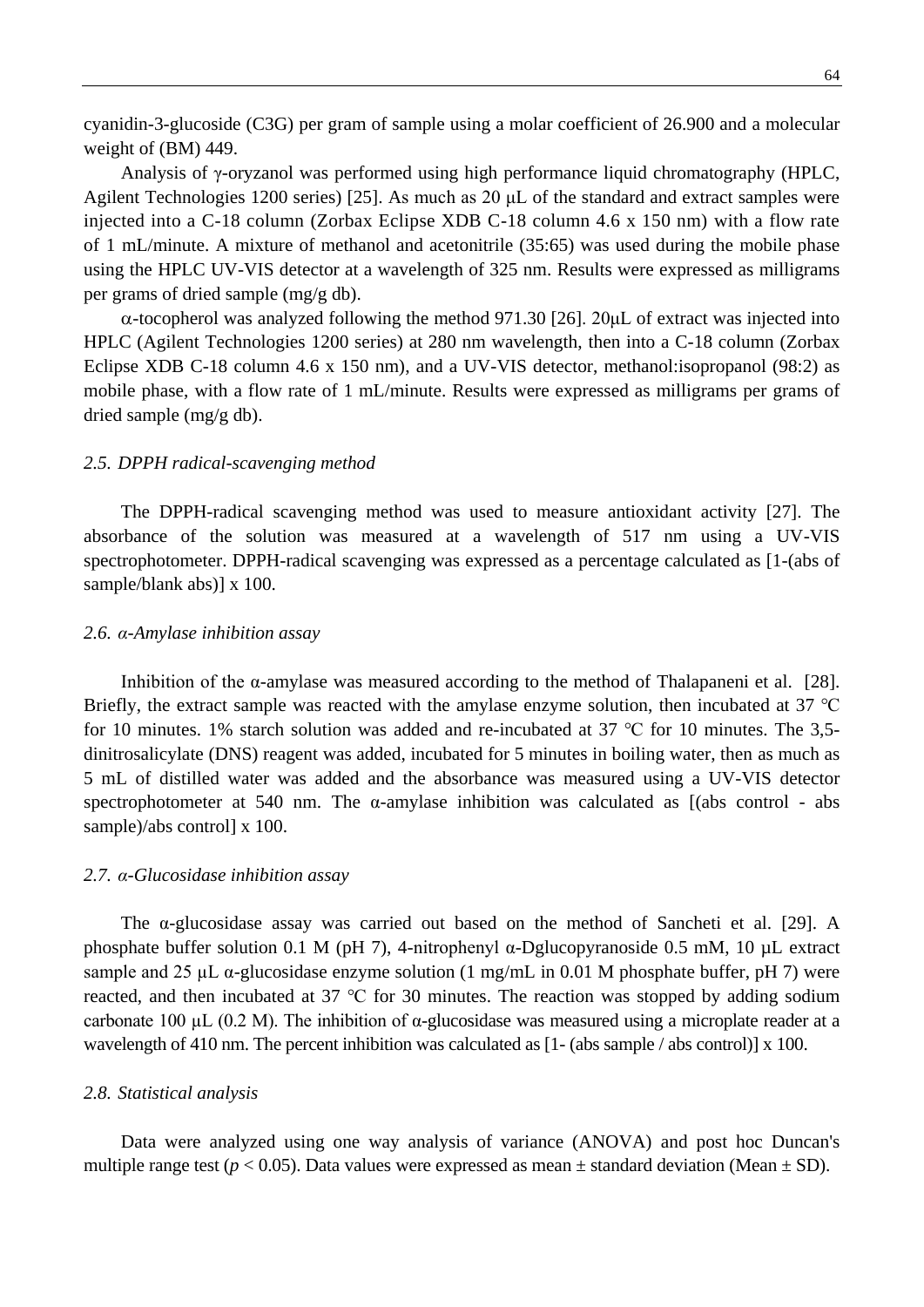#### **3. Results and discussion**

### *3.1. Total phenols, flavonoids and anthocyanins*

Phenolic content in analog rice ranged from 429.31–758.61 mg GAE/100g (Table 1) and was significantly different ( $p < 0.05$ ). Analog rice with the addition of FBB has a higher phenolic content compared to rice with the addition of NFBB in the same type of soybeans; AR4 > AR2 and AR3 > AR1. This result shows that the added FBB can increase the phenolic content of analog rice products. This is in accordance with the results of previous studies which showed that the phenolic content in FBB increased by 57.39% due to the fermentation process [21]. In this study it was found that analog rice using black soybeans with the addition of FBB and NFBB had a higher phenolic content, compared to yellow soybeans. This can be attributed to the higher phenolic content of black soybeans compared to yellow soybeans (258.02 mg GAE/100g versus 155.15 mg GAE/100g, data were not shown). This means that the phenolic content of analog rice is also strongly influenced by the raw materials used. This result was also supported by previous research [9] which stated that analog rice using raw materials of sorghum had a total phenolic content of 18 mgGAE/100g, while analog rice from composit sorghum and yellow soybeans had 24 mgGAE/100g.

The flavonoid content of analog rice ranged from 235.03–374.62 mgQE/100g and was significantly different ( $p < 0.05$ ). The highest content was found in AR4 followed by AR2, AR3 and AR1. As with phenols, the flavonoid content of analog rice in the same type of soybeans with the addition of FBB is higher than with the addition of NFBB. Black soybeans in the AR4 and AR2 have a higher flavonoid content when compared to analog rice using yellow soybeans in AR3 and AR1. This is presumably because black soybeans have a higher flavonoid content. According to [30], the flavonoid content in black soybeans is 6 times higher (2.57 mg/g) than yellow soybeans (0.41 mg/g).

Anthocyanin content of analog rice is found to be higher with the addition of FBB than NFBB. The highest amount of anthocyanin obtained in this study was 78.88 mg/g (AR4) followed by AR3 (72.26 mg/g), then AR2 (70.89 mg/g) and AR1 (42.51 mg/g). The addition of FBB which has an anthocyanin content of 96.38 mg/g [21] contributed to the increase in anthocyanin levels of analog rice products. Black soybeans are also reported to contain 1.044 mg/g of anthocyanis [31], so AR2 using black soybeans and NFBB has high levels of anthocyanins as well (Table 1).

The addition of FBB to analog rice can increase total phenolic, flavonoid and anthocyanin content. The SSF technique is an alternative to increase the free phenolic compounds and antioxidant activity in food products [32]. Koji prepared from raw beans uses the SSF technique with *Rhizopus sp*., which has high antioxidant activity and is associated with increased total phenolic and anthocyanin content [33]. During the SSF process, hydrolysis of the glycosidic bonds into free aglycones occurred, which contributed to the high value of antioxidant activity [34].

#### *3.2. The γ-oryzanol and α-tocopherol compound*

The γ-oryzanol compound ranges from 2.84–3.36 mg/g (Table 1), not significantly different among the four analog rice formulas. The total amount of α-tocopherol obtained was significantly different for all four analog rice formulas. The highest amount of  $\alpha$ -tocopherol was 126.16  $\mu$ g/g in AR4 followed by AR3 which had 86.18 µg/g with added FBB, and the lowest content was found in AR2 (24.75  $\mu$ g/g) and AR1 (14.11  $\mu$ g/g) which contained added NFBB. The amount of γ-oryzanol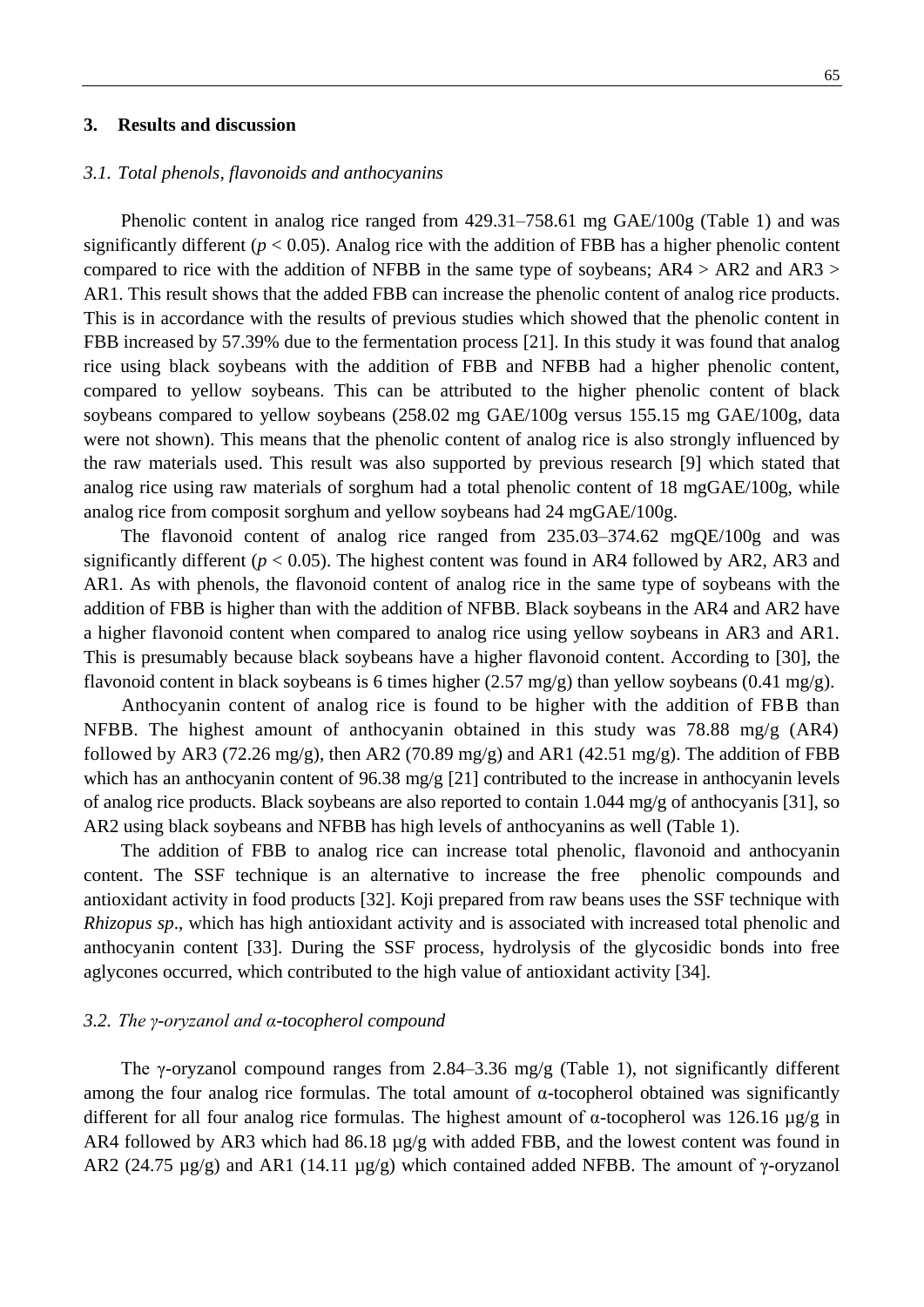and  $\alpha$ -tocopherol compounds obtained in analog rice are higher when compared to the content of  $\gamma$ orizanol (0.041 mg/g) and  $\alpha$ -tocopherol (3 µg/g) in white rice [35]. This is presumably due to the addition of black rice bran which contains a lot of γ-oryzanol 1.85–4.21 mg/g [36] and α-tocopherol 43.57–150 µg/g [37]. According to [36] the addition of FBB to analog rice contributes to the increase of γ -oryzanol and α-tocopherol. Enzyme activity during the fermentation process is also capable of releasing bound forms of γ-orizanol and α-tocopherol into free forms and have high bioavailability [39].

| Content                           | AR1                            | AR2                            | AR3                           | AR4                            |
|-----------------------------------|--------------------------------|--------------------------------|-------------------------------|--------------------------------|
| Total Phenol (mgAGE/100g)         | 429.31 $\pm$ 0.72 <sup>a</sup> | $636.56 \pm 0.82$ <sup>c</sup> | $513.41 \pm 1.06^b$           | 758.61 $\pm 0.93^d$            |
| Total Flavonoid (mgQE/100g)       | $235.03 \pm 0.96^a$            | $354.97 \pm 0.0.44$ °          | $318.72 \pm 1.24^b$           | $374.62 \pm 0.87$ <sup>d</sup> |
| Total Anthochyanin<br>(mgC3G/g)   | $42.51 \pm 0.44^{\circ}$       | $70.89 \pm 0.10^b$             | $72.26 \pm 0.24$ <sup>c</sup> | $78.88 \pm 0.18$ <sup>d</sup>  |
| $\gamma$ -Oryzanol (mg/g)         | $2.84 \pm 0.42^{\text{a}}$     | $2.77 \pm 0.36^{\circ}$        | $3.37 \pm 0.37^{\text{a}}$    | $3.36 \pm 0.39^{\circ}$        |
| $\alpha$ -Tocopherol ( $\mu$ g/g) | $14.11 \pm 0.29^{\text{a}}$    | $24.75 \pm 3.16^b$             | $86.18 \pm 0.25$ <sup>c</sup> | $126.16 \pm 0.75^{\text{d}}$   |

**Table 1.** Chemical composition of analog rice\* (db).

\*AR1: sorghum, yellow soybeans, and NFBB; AR2: sorghum, black soybeans and NFBB; AR3: sorghum, yellow soybeans and FBB; AR4: sorghum, black soybeans and FBB. Means  $\pm$  standard deviasi with the same letter on the same row differ no significantly at the test level of 5%.

γ -oryzanol and α-tocopherol are antioxidant components, making up 38.7–41.1% and 1.2% of the total antioxidant components (respectively) found in bran. The γ-oryzanol is the main antioxidant, and  $\alpha$ -tocopherol is found in smaller amounts. The  $\alpha$ -tocopherol can prevent oxidation of the body by donating hydrogen atoms from its hydroxyl groups to free radicals that often occur in diabetics [40].

## *3.3. Scavenging ability of DPPH radicals*

Antioxidant activity in the analog rice was determined using the DPPH-radical scavenging method. The results showed that the scavenging ability of DPPH radicals ranged from 40.92–65.52% (Figure 1). The lowest antioxidant activity was found in AR1 and the highest was found in AR4. Antioxidants are naturally present in food, and can be increased by fermentation techniques [41]. Soy products fermented using the SSF technique have high antioxidant activity compared to nonfermented products [42]. This study also found that analog rice with the addition of FBB has high antioxidant activity. The phenolic aglycone obtained from fermentation has the highest antioxidant activity compared to the glycoside form [43]. It is also thought to be related to the number of free hydroxyl groups phenolic compounds and flavonoids obtained during SSF. The hydroxyl group can be a hydrogen donor for DPPH free radicals so antioxidant activity increases [44].

Paiva et al. [45] stated that antioxidant activity has a positive correlation with phenolic components. This study also found a positive correlation between phenolic components and antioxidant activity, namely  $r = 0.90$ . DPPH free radical scavenging activity is also associated with high anthocyanin content in analog rice. This is in accordance with research by Laokuldilok et al. [40] which stated that pigmented rice bran showed high free radical scavenging activity–6 times that of white rice bran. In addition, it is also supported by a positive correlation value ( $r = 0.92$ ) between anthocyanins and antioxidant activity.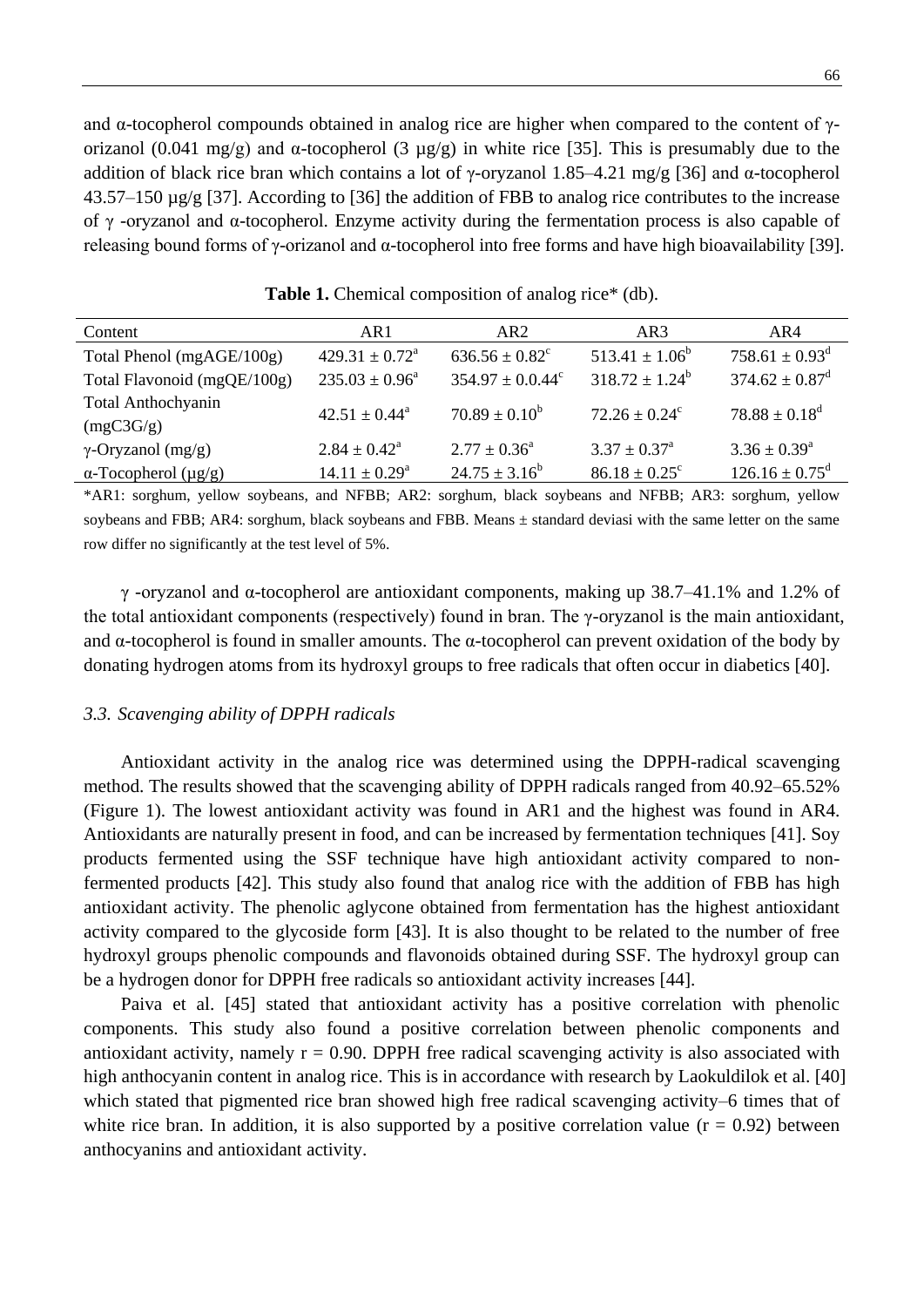

**Figure 1.** Antioxidant activity of analog rice (100 µg/mL). Different letters indicate a significantly difference by Duncan's Multiple Range Test ( $p < 0.05$ ). Description of analog rice refers to Table 1.



**Figure 2.** Inhibitory α-amylase (A) and α-glucosidase (B) in analog rice. Different letters indicate a significantly difference by Duncan's Multiple Range Test  $(p < 0.05)$ . Description of analog rice refers to Table 1.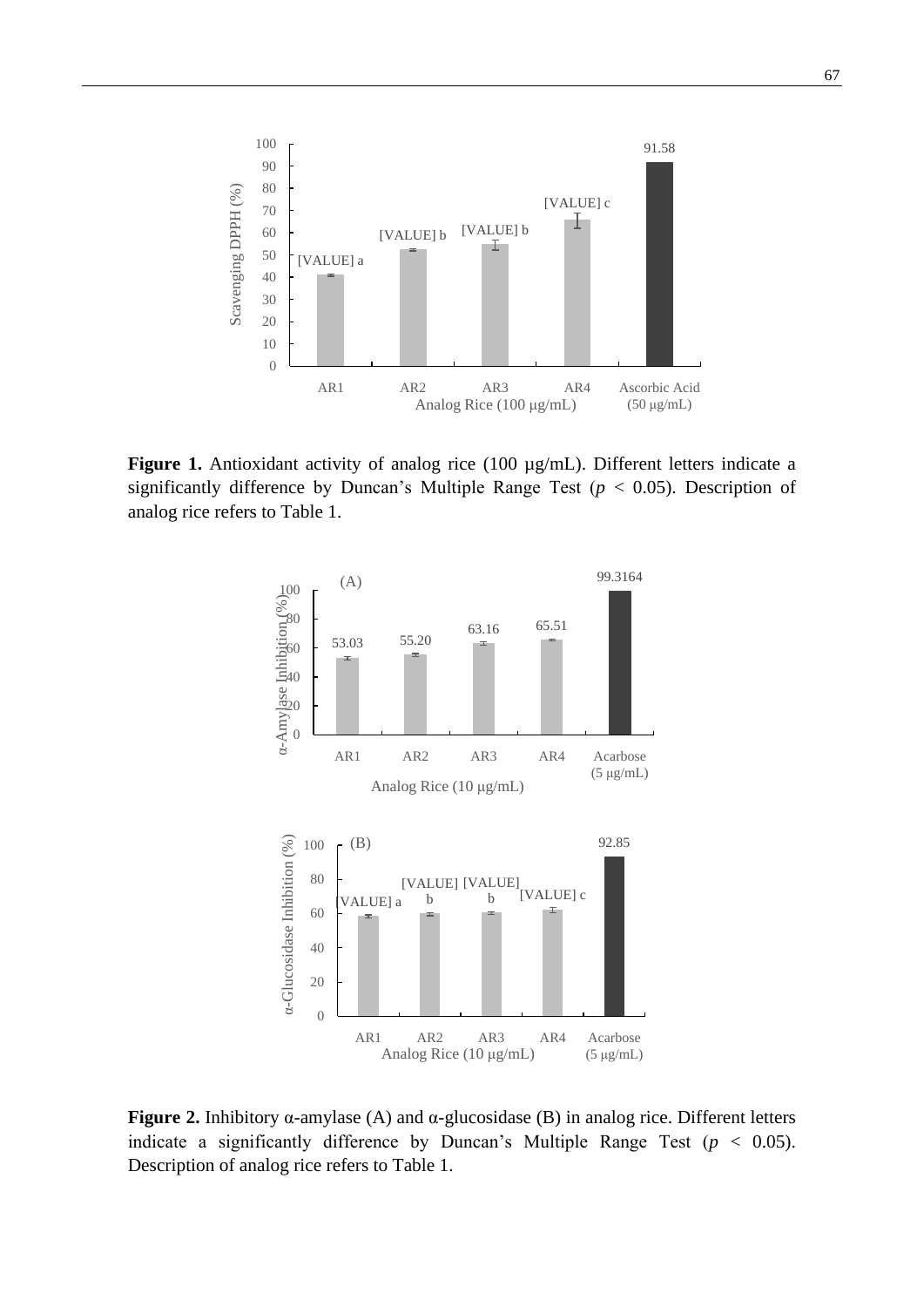#### *3.4. Inhibitory effects of analog rice againts α-amylase and α-glucosidase*

α-Amylase and α-glucosidase are enzymes that catalyze the degradation of starch into glucose for absorption by the body. Inhibition of these enzymes is useful for controlling excessive blood glucose and regulating hyperglycemia that causes diabetes [46]. Previous studies have reported that inhibition of the α-glucosidase enzyme by inhibitors can be one of the most effective ways to control type 2 diabetes [47].

The anti-amylase activity of analog rice is presented in Figure 2A. The percentage of inhibition of analog rice to  $\alpha$ -amylase ranges from 53.03  $\pm$  1.18 %–65.51  $\pm$  0.51 %. Analog rice with the addition of FBB significantly ( $p < 0.05$ ) had higher anti-amylase activity ranging from 63.16– 65.51%, compared to analog rice with NFBB only 53.03–55.20%. The inhibitory activity of analog rice to α-glukosidase ranged from 58.29–62.09% (Figure 2B). The highest inhibitory activity was obtained in AR4, which was made from black soybeans and FBB (62.09%), and it was significantly different ( $p < 0.05$ ) from other analog rice.

The inhibitory activity of analog rice to  $\alpha$ -amylase and  $\alpha$ -glucosidase enzymes is thought to be related to the phenolic content in analog rice. Analog rice with the addition of FBB has higher total phenolic content due to the fermentation process being carried out. According to Sompong et al. [48] pigmented rice bran such as black rice bran is a rich source of phenolic components. The polyphenol and flavonoid content found in several foods is very effective at inhibiting  $\alpha$ -amylase and  $\alpha$ glucosidase activity [49]. Phenolic compounds are able to inhibit  $\alpha$ -amylase enzyme activity by binding to the α-amylase reactive side and changing its catalytic effect [50]. The polyhydroxyl group plays an important role in  $\alpha$ -glukosidase inhibition [51]. In addition, polyphenols and flavonoids can mimic the pyranosil portion of α-glukosidase [52]. This study also found a positive correlation between total phenols and  $\alpha$ -amylase and  $\alpha$ -glucosidase inhibition (r = 0.60 and r = 0.87). Previous studies also reported that there was a positive correlation between total phenols and anti-amylase activity ( $r = 0.68$ ) [53], and with  $\alpha$ -glucosidase inhibitory activity [54]. The opposite has been reported by [11]; carrots, pumpkin, and radishes where phenolic content was not found, showed low inhibitory activity against  $\alpha$ -amylase (<8.5%) and  $\alpha$ -glucosidase (<2.5%).

# **4. Conclusions**

The results of this study indicate that analog rice with the raw materials sorghum, black soybeans, and fermented black rice bran (AR4) has the highest amount of total phenols, flavonoids, anthochyanins,  $\gamma$  -oryzanol and  $\alpha$ -tocopherol compared to the others. The analog rice also had the highest inhibitory activity against DPPH free radicals,  $\alpha$ -amylase and  $\alpha$ -glucosidase enzymes. The findings of this study show that analog rice made from fermented rice bran has potential as an antidiabetes functional food.

### **Acknowledgment**

We would like to thank to the Ministry of Research, Technology, and Higher Education for the research grant.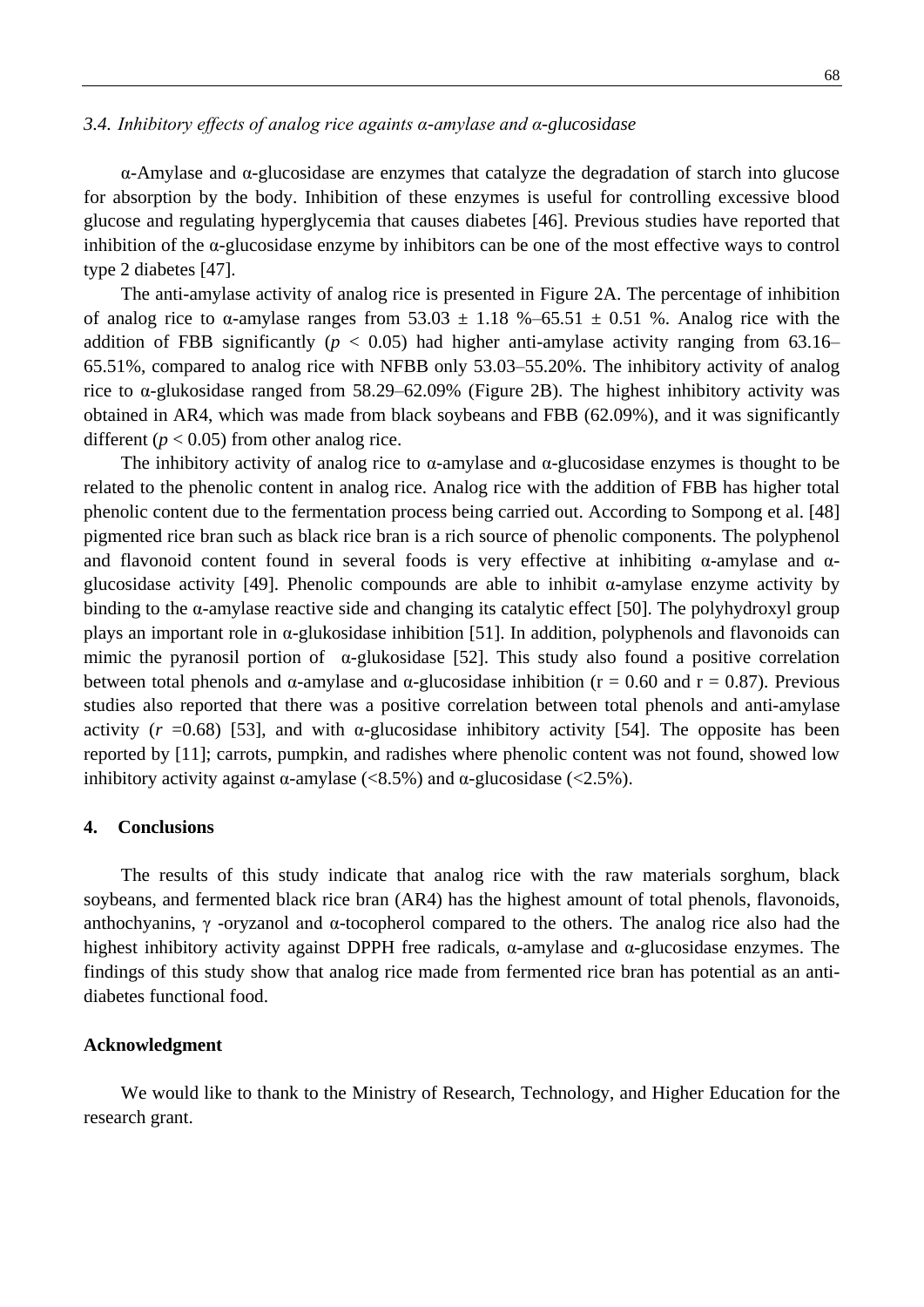# **Conflict of interest**

All authors declare no conflicts of interest.

# **References**

- 1. Taha M, Alrashedy AS, Almandil NB, et al. (2021) Synthesis of indole derivatives as diabetic II ingibitors and enzymatic kinetics study of  $\alpha$ -glucosidase and  $\alpha$ -amylase along with their in-silico study. *Intern J Biol Macromol* 190: 301–318. https://doi.org/10.1016/j.ijbiomac.2021.08.207
- 2. Sanada H, Yokokawa H, Yoneda M, et al. (2012) High body mass index is an important risk factor for the development of type 2 diabetes. *Intern Med* 51: 1821–1826. https://doi.org/10.2169/internalmedicine.51.7410
- 3. Chiang YC, Chen CL, Jeng TL, et al. (2014) In vitro inhibitory effects of cranberry bean (Phaseolus vulgaris L.) extracts on aldose reductase, α-glucosidase and α-amylase. *Int J Food Sci Tech* 49:1470–1479. https://doi.org/10.1111/ijfs.12426
- 4. Nawaz M, Taha M, Qureshi F, et al. (2021) Synthesis α-amylase and α-glucosidase inhibition and molecular docking studies of indazole derivatives. *J Biomol Struct Dyn* 31: 1–11. https://doi.org/10.1080/07391102.2021.1947892
- 5. Hasim, Andrianto D, Ismail AI, et al. (2017) Antioxidant and α-glucosidase inhibitory activity of formulated ethanol extract of red yeast rice and rice bran. *J Pharmacogn Phytochem* 6: 1891– 1893.
- 6. Behl T, Upadhyay T, Singh S, et al. (2021) Polyphenols targeting MAPK mediated oxidative stress and inflammation in rheumatoid arthritis. *Molecules* 26: 2–24. https://doi.org/10.3390/molecules26216570
- 7. Budijanto S, Yuliyanti (2012) Studi persiapan tepung sorgum (*Sorghum bicolor* L.Moench) dan aplikasinya pada pembuatan beras analog. *J Tek Pert* 13: 177–186.
- 8. Noviasari S, Kusnandar F, Budijanto S (2013) Pengembangan beras analog dengan memanfaatkan jagung putih. *J Tek Ind Pangan* 24: 195–201. https://doi.org/10.6066/jtip.2013.24.2.195
- 9. Noviasari S, Kusnandar F, Setiyono A, et al. (2015) Beras analog sebagai pangan fungsional dengan indeks glikemik rendah. *J Gizi Pangan* 10: 225–232.
- 10. Kurniawati M, Budijanto S, Yuliana ND (2016) Karakterisasi dan indeks glikemik beras analog berbahan dasar tepung jagung. *J Gizi Pangan* 11: 169–174.
- 11. Budijanto S, Andri YI, Faridah DN, et al. (2017) Karakterisasi kimia dan efek hipoglikemik beras analog berbahan dasar jagung, sorgum, dan sagu aren. *J Agritech* 37: 402–409. <https://doi.org/10.22146/agritech.10383>
- 12. Sadek NF, Yuliana ND, Prangdimurti E, et al. (2017) Plant sterol esters in extruded food model inhibits colon carcinogenesis by suppressing inflammation and stimulating apoptosis. *J Med Food* 20: 659–666. https://doi.org/10.1089/jmf.2016.3867
- 13. Kim M, Kim E, Kwak HS, et al. (2014) The ingredients in *Saengshilk*, a formulated health food, inhibited the activity of α-amylase and α-glucosidase as anti-diabetic function. *Nutr Res Pract* 8: 602–606. https://doi.org/10.4162/nrp.2014.8.5.602
- 14. Indranupakorn R, Sobharaksha P, Luangtana-anan M (2010) Antioxidant activities of the soybean extracts obtained by classical extraction. *Int J Pharm Sci* 6: 113–121.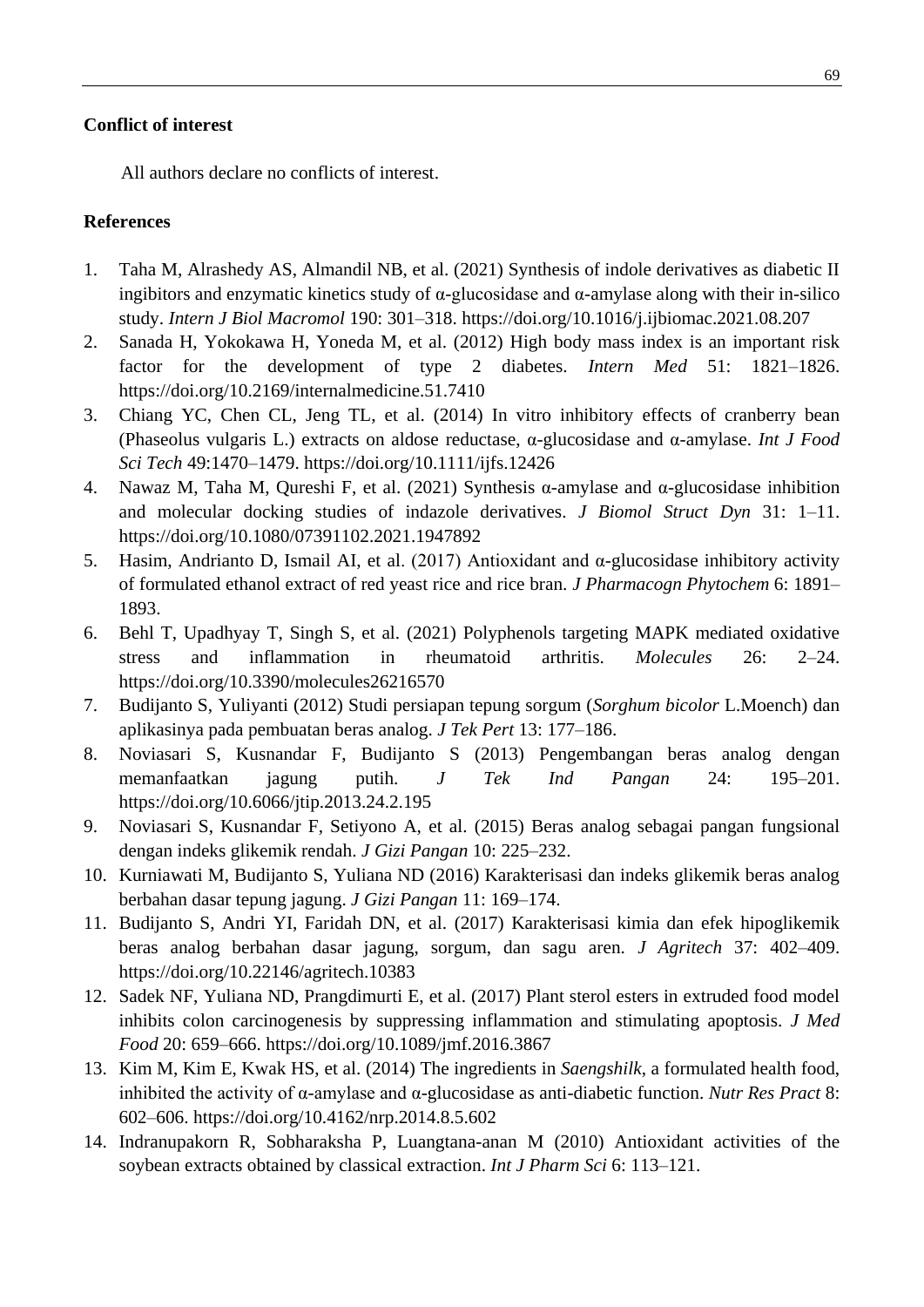- 15. El-Kordy EA, Alshahrani AM (2015) Effect of genistein, a natural soy isoflavone, on pancreatic β-cells of streptozotocin-induced diabetic rats: Histological and immunohistochemical study. *J Microsc Ultrastruct* 3: 108–119. https://doi.org/10.1016/j.jmau.2015.03.005
- 16. Wahyuni AS, Munawaroh R, Da'i M (2015) Antidiabetic mechanism of ethanol extract of blackrice bran on diabetic rats. *Natl J Physiol Pharm Pharmacol* 6: 106–110. https://doi.org/10.5455/njppp.2015.5.1111201590
- 17. Liu L, Zhang R, Deng Y, et al. (2017) Fermentation and complex enzyme hydrolysis enhance total phenolics and antioxidant activity of aqueous solution from rice bran pretreated by steaming with α-amylase. *Food Chem* 221: 636–643. https://doi.org/10.1016/j.foodchem.2016.11.126
- 18. Okarter O, Liu RH (2010) Health benefits of whole grain phytochemicals. *Crit Rev Food Sci Nutr* 50: 193–208. https://doi.org/10.1080/10408390802248734
- 19. Razak DLA, Rashid NYA, Jamaluddin A, et al. (2015) Enhancement of phenolic acid content and antioxidant activity of rice bran fermented with Rhizopus oligosporus and Monascus purpureus. *Biocatal Agric Biotechnol* 4: 33–38. https://doi.org/10.1016/j.bcab.2014.11.003
- 20. Razak DLA, Rashid NYA, Jamaluddin A, et al. (2017) Cosmeceutical potentials and bioactive compounds of rice bran fermented with single and mix culture of Aspergillus oryzae and Rhizopus oryzae. *J Saudi Soc Agric Sci* 16: 127–134. https://doi.org/10.1016/j.jssas.2015.04.001
- 21. Noviasari S, Kusnandar F, Setiyono A, et al. (2019) Profile of bioactive compound, antioxidant and anti-amylase activity of *fermented* black rice bran with *Rhizopus oligosporus*. *Pertanika J Trop Agric Sci* 42: 489–501.
- 22. An JS, Bae IY, Han S, et al. (2016) In vitro potential of phenolic phytochemicals from black rice on starch digestibility and rheological behaviors. *J Cereal Sci* 70: 214–220. https://doi.org/10.1016/j.jcs.2016.06.010
- 23. Chang CC, Yang MH, Wen HM, et al. (2002) Estimation of total flavonoid content in propolis by two complementary colorimetric methods. *J Food Drug Anal* 10: 178–182.
- 24. Lee J, Durst RW, Wrolstad RE (2005) Determination of total monomeric anthocyanin pigment content of fruit juices, beverages, natural colorants, and wines by the pH differential method: collaborative study. *J AOAC Int* 88: 1269–1278.
- 25. Sabir A, Rafi M, Darusman LK (2017) Discrimination of red and white rice bran from Indonesia using HPLC fingerprint analysis combined with chemometrics. *Food Chem* 221: 1717–1722. https://doi.org/10.1016/j.foodchem.2016.10.114
- 26. AOAC (2006) Official Method 971.30 α-Tocopherol and α-Tocopheryl acetate in foods and feeds. In AOAC Official Method. The Association of Official Analytical Chemist, Washington, DC, USA: AOAC Inc.
- 27. Kubo I, Masuoka N, Xiao P, et al. (2002) Antioxidant activity of dodecyl gallate. *J Agric Food Chem* 50: 3533–3539. https://doi.org/10.1021/jf011250h
- 28. Thalapaneni NR, Chidambaram KA, Ellappan T, et al. (2008) Inhibition of carbohydrate digestive enzymes by Talinum portulacifolium (Forssk) leaf extract. *J Complement Integr Med* 5: 1–10. https://doi.org/10.2202/1553-3840.1120
- 29. Sancheti S, Sancheti S, Seo S (2009) Chaenomeles sinensis: a potent α- and β-glucosidase inhibitor. *Am J Pharmacol Toxicol* 4: 8–11. https://doi.org/10.3844/ajptsp.2009.8.11
- 30. Xu BJ, Chang SKC (2007) A comparative study on phenolic profiles and antioxidant activities of legumes as affected by extraction solvents. *J food Sci* 72: S159–S166.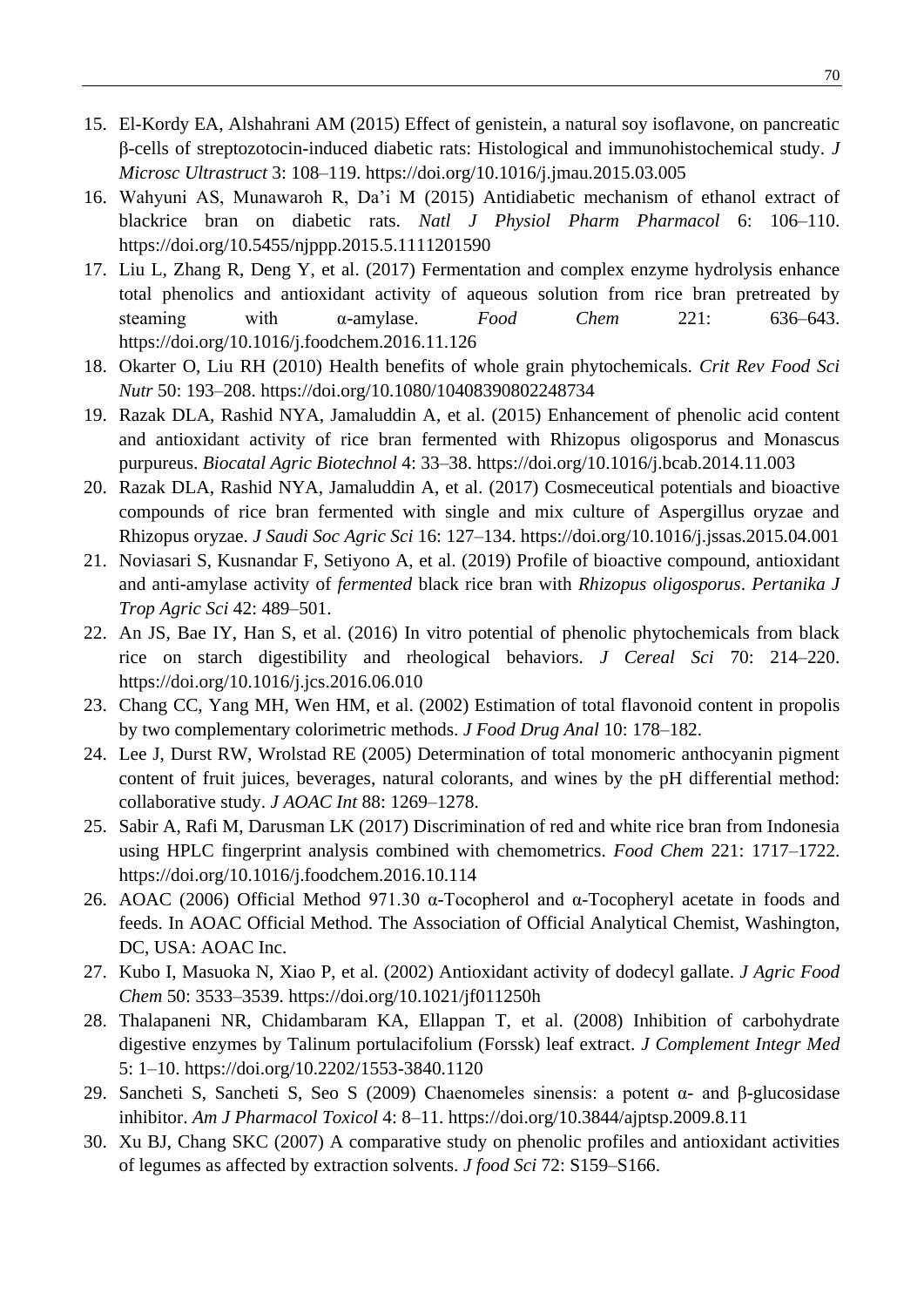- 31. Zhou R, Cai W, Xu B (2017) Phytochemical profiles of black and yellow soybeans as affected by roasting. *Int J Food Prop* 20: 3179–3190. https://doi.org/10.1080/10942912.2017.1280678
- 32. Oliveira MDS, Cipolatti EP, Furlong EB, et al. (2012) Phenolic compounds and antioxidant activity in fermented rice (Oryza sativa) bran. *J Food Sci Technol* 32: 531–537. https://doi.org/10.1590/S0101-20612012005000071
- 33. Lee IH, Hung YH, Chou CC (2008) Solid state fermentation with fungi to enhance the antioxidative activity, total phenolic and anthocyanin contents of black bean. *Int J Food Microbiol* 121: 150–156.
- 34. Huynh NT, Camp JV, Smagghe G, et al. (2014) Improved release and metabolism of flavonoids by steered fermentation processes: a review. *Int J Mol Sci* 15: 19369–19388. https://doi.org/10.3390/ijms151119369
- 35. Torimitsu M, Nagase R, Yanagi M, et al. (2010) Replacing white rice with pre-germinates brown rice mildly ameliorates hyperglycemia and imbalance of adipocytokine levels in type 2 diabetes model rats. *J Nutr Sci Vitaminol* 56: 287–292. https://doi.org/10.3177/jnsv.56.287
- 36. Yu S, Nehus ZT, Badger TM, et al. (2007) Quantification of vitamin E andgamma-oryzanol components in rice germ and bran. *J Agric Food Chem* 55: 7308–7313. https://doi.org/10.1021/jf071957p
- 37. Saunders RM (1990) The properties of rice bran as a foodstuff. *Cereal Foods World* 35: 632– 635.
- 38. Massarolo KC, de Souza TD, Collazzo CC, et al. (2017) The impact of Rhizopus oryzae cultivation on rice bran: Gamma-Oryzanol recovery and its antioxidant properties. *Food Chem* 228: 43–49. https://doi.org/10.1016/j.foodchem.2017.01.127
- 39. Gani A, Wani S, Masoodi F, et al. (2012) Whole-grain cereal bioactive compounds and their health benefits: a review. *J Food Process Technol* 3: 146–156. https://doi.org/10.4172/2157- 7110.1000146
- 40. Laokuldilok T, Shoemaker CF, Jongkaewwattana S, et al. (2011) Antioxidants and antioxidant activity of several pigmented rice brans. *J Agric Food Chem* 59: 193–199. https://doi.org/10.1021/jf103649q
- 41. Duhan JS, Mehta K, Sadh PK, et al. (2016) Bio-enrichment of pheno- lics and free radicals scavenging activity of wheat (WH-711) fractions by solid state fermentation with Aspergillus oryzae. *Af J Biochem Res* 10: 12–19. https://doi.org/10.5897/AJBR2015.0854
- 42. Singh HB, Singh BN, Singh SP, et al. (2010) Solid-state cultivation of Trichoderma harzianum NBRI-1055 for modulating natural antioxidants in soybean seed matrix. *Bioresour Technol* 101: 6444–6453. https://doi.org/10.1016/j.biortech.2010.03.057
- 43. Heim KE, Tagliaferro AR, Bobilya DJ (2002) Flavonoid antioxidants: chemistry, metabolism and structure-activity relationships. *J Nutr Biochem* 13: 572–584. https://doi.org/10.1016/s0955- 2863(02)00208-5
- 44. Dey TB, Kuhad R (2014) Upgrading the antioxidant potential of cereals by their fungal fermentation under solid‐state cultivation conditions. *Lett Appl Microbiol* 59: 493–499. https://doi.org/10.1111/lam.12300
- 45. Paiva FF, Vanier NL, Berrios JDJ, et al. (2016) Polishing and parboiling effect on the nutritional and technological propertiesof pigmented rice. *Food Chem* 191: 105–112. https://doi.org/10.1016/j.foodchem.2015.02.047